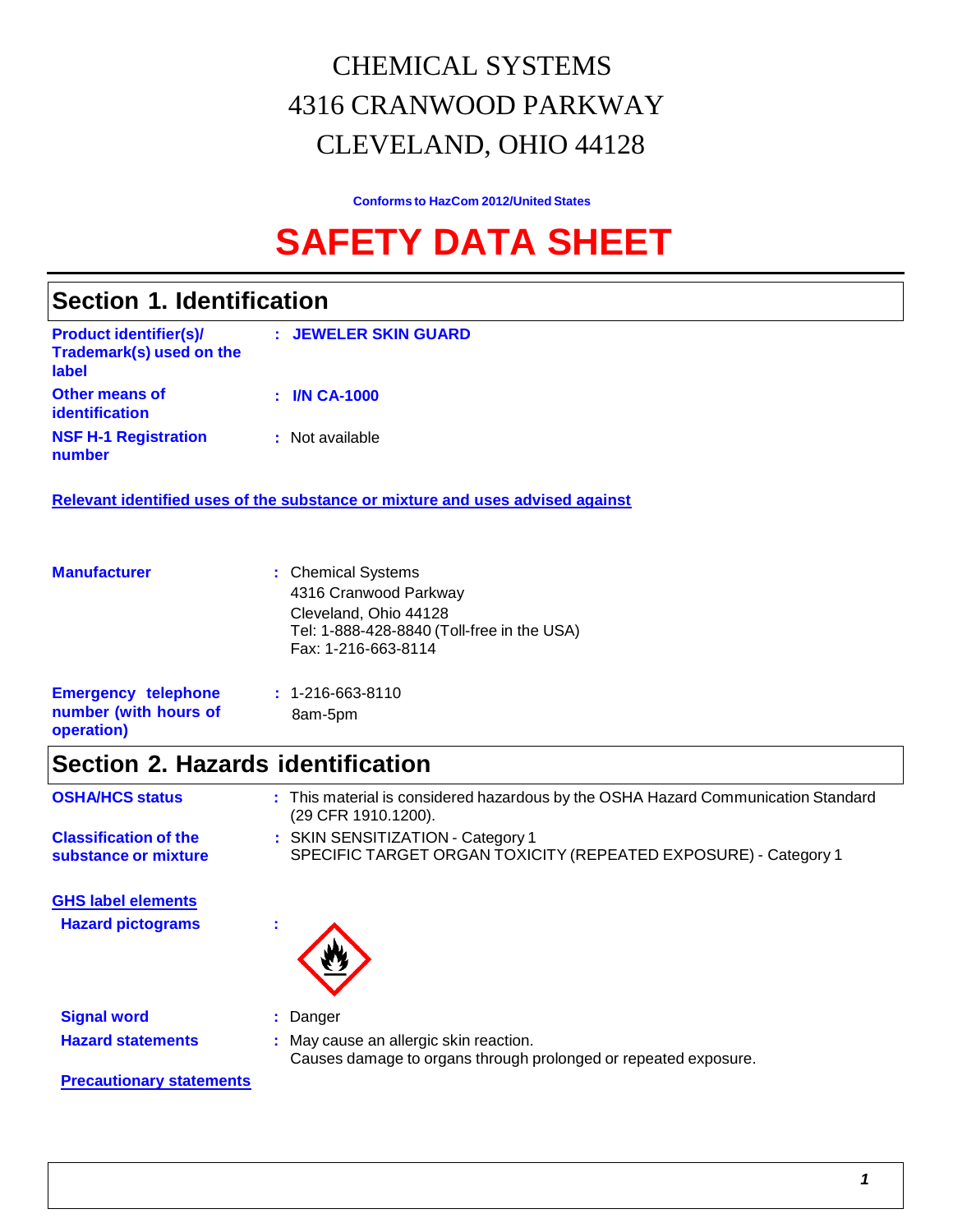# **Section 2. Hazards identification**

| : Dispose of contents and container in accordance with all local, regional, national and<br>international regulations.<br>: None known.                                                                               |
|-----------------------------------------------------------------------------------------------------------------------------------------------------------------------------------------------------------------------|
| : Not applicable.                                                                                                                                                                                                     |
| : Get medical attention if you feel unwell. IF ON SKIN: Wash with plenty of soap and<br>water. Wash contaminated clothing before reuse. If skin irritation or rash occurs: Get<br>medical attention.                  |
| : Wear protective gloves. Do not breathe dust. Do not eat, drink or smoke when using<br>this product. Wash hands thoroughly after handling. Contaminated work clothing<br>should not be allowed out of the workplace. |
|                                                                                                                                                                                                                       |

# **Section 3. Composition/information on ingredients**

| Substance/mixture     | : Mixture        |
|-----------------------|------------------|
| <b>Other means of</b> | : Not available. |
| <b>identification</b> |                  |

|  | <b>CAS number/other identifiers</b> |
|--|-------------------------------------|
|  |                                     |

| <b>CAS number</b>   | : Not applicable. |
|---------------------|-------------------|
| <b>Product code</b> | $: CA-1100$       |

| <b>Ingredient name</b> | $\frac{9}{6}$ | <b>CAS number</b> |
|------------------------|---------------|-------------------|
| Ethyl alcohol          | 35-45         | 64-17-5           |
| Methyl ethyl ketone    | $35 - 45$     | 78-93-3           |
| Acrylic resin          | $10 - 20$     | Proprietary       |
|                        |               |                   |

Any concentration shown as a range is to protect confidentiality or is due to batch variation.

There are no additional ingredients present which, within the current knowledge of the supplier and in the concentrations applicable, are **classified as hazardous to health or the environment and hence require reporting in this section.**

**Occupational exposure limits, if available, are listed in Section 8.**

## **Section 4. First aid measures**

| <b>Description of necessary first aid measures</b> |                                                                                                                                                                                                                                                                                                                                                                                                                                                                                                                                                                                        |
|----------------------------------------------------|----------------------------------------------------------------------------------------------------------------------------------------------------------------------------------------------------------------------------------------------------------------------------------------------------------------------------------------------------------------------------------------------------------------------------------------------------------------------------------------------------------------------------------------------------------------------------------------|
| <b>Eye contact</b>                                 | : Immediately flush eyes with plenty of water, occasionally lifting the upper and lower<br>eyelids. Check for and remove any contact lenses. Continue to rinse for at least 20<br>minutes. Get medical attention following exposure or if feeling unwell.                                                                                                                                                                                                                                                                                                                              |
| <b>Inhalation</b>                                  | : Remove victim to fresh air and keep at rest in a position comfortable for breathing. If not<br>breathing, if breathing is irregular or if respiratory arrest occurs, provide artificial<br>respiration or oxygen by trained personnel. It may be dangerous to the person providing<br>aid to give mouth-to-mouth resuscitation. Get medical attention following exposure or if<br>not feeling well. If unconscious, place in recovery position and get medical attention<br>immediately. Maintain an open airway. Loosen tight clothing such as a collar, tie, belt<br>or waistband. |
| <b>Skin contact</b>                                | : Wash with plenty of soap and water. Wash contaminated clothing thoroughly with water<br>before removing it, or wear gloves. Continue to rinse for at least 20 minutes. Get<br>medical attention. In the event of any complaints or symptoms, avoid further exposure.<br>Wash clothing before reuse. Clean shoes thoroughly before reuse.                                                                                                                                                                                                                                             |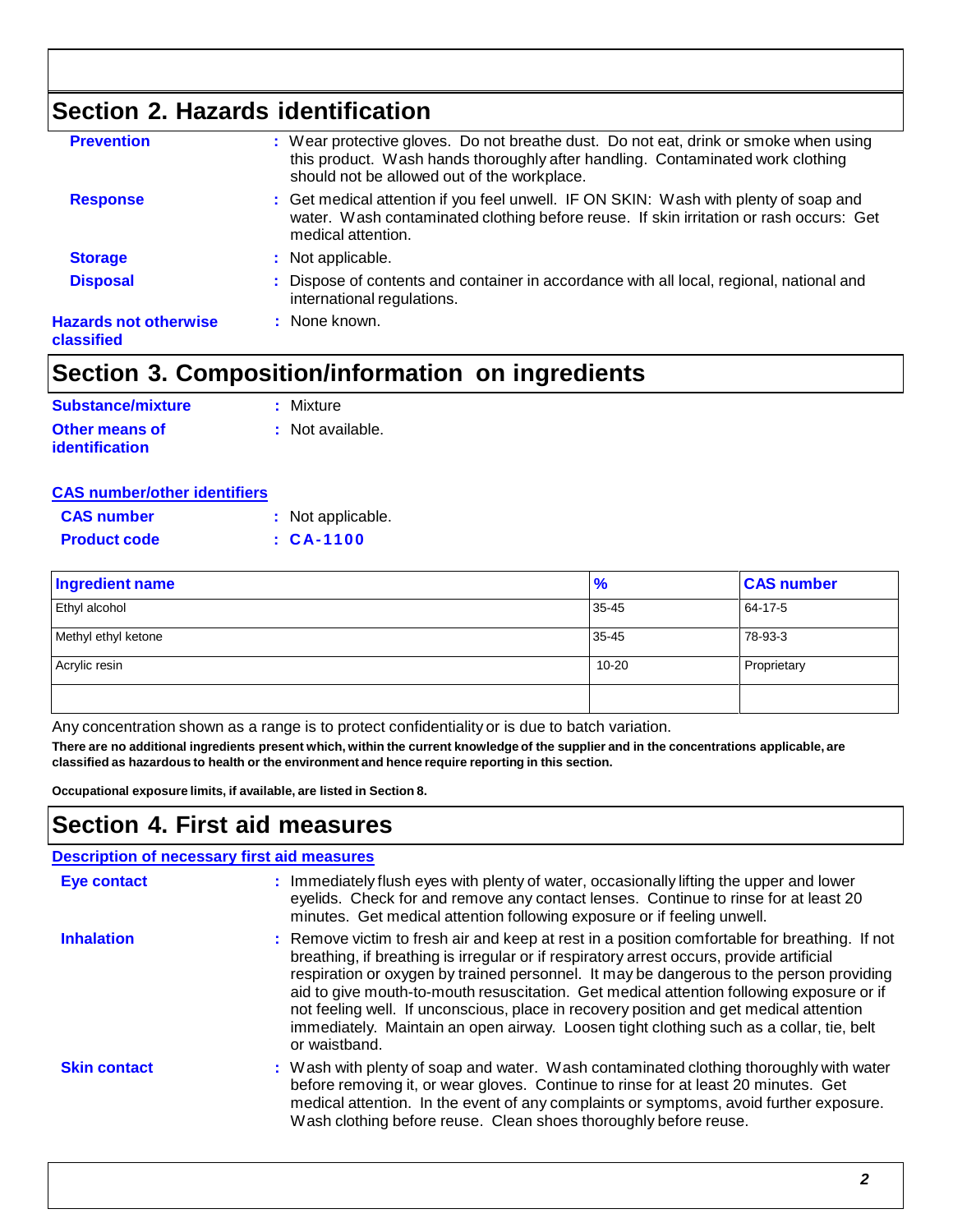# **Section 4. First aid measures**

| <b>Ingestion</b> | : Wash out mouth with water. Remove dentures if any. Remove victim to fresh air and<br>keep at rest in a position comfortable for breathing. If material has been swallowed and<br>the exposed person is conscious, give small quantities of water to drink. Stop if the<br>exposed person feels sick as vomiting may be dangerous. Do not induce vomiting<br>unless directed to do so by medical personnel. If vomiting occurs, the head should be<br>kept low so that vomit does not enter the lungs. Get medical attention following exposure<br>or if not feeling well. Never give anything by mouth to an unconscious person.<br>If unconscious, place in recovery position and get medical attention immediately.<br>Maintain an open airway. Loosen tight clothing such as a collar, tie, belt or waistband. |
|------------------|---------------------------------------------------------------------------------------------------------------------------------------------------------------------------------------------------------------------------------------------------------------------------------------------------------------------------------------------------------------------------------------------------------------------------------------------------------------------------------------------------------------------------------------------------------------------------------------------------------------------------------------------------------------------------------------------------------------------------------------------------------------------------------------------------------------------|
|                  |                                                                                                                                                                                                                                                                                                                                                                                                                                                                                                                                                                                                                                                                                                                                                                                                                     |

#### **Most important symptoms/effects, acute and delayed**

| <b>Potential acute health effects</b> |                                                               |
|---------------------------------------|---------------------------------------------------------------|
| <b>Eye contact</b>                    | : Irritation of eyes, skin and respiratory system.            |
| <b>Inhalation</b>                     | : May cause irritation to nose, throat and respiratory tract. |
| <b>Skin contact</b>                   | : May cause an allergic skin reaction.                        |
| <b>Ingestion</b>                      | : May cause gastrointestinal disturbances if swallowed.       |

#### **Over-exposure signs/symptoms**

| Eye contact         | : Redness, itching or burning sensation.                |
|---------------------|---------------------------------------------------------|
| <b>Inhalation</b>   | : Headache, dizziness, nausea and loss of coordination. |
| <b>Skin contact</b> | : Redness, itching or burning sensation.                |
| <b>Ingestion</b>    | : Burning sensation in mouth, throat and stomach.       |

#### **Indication of immediate medical attention and special treatment needed, if necessary**

| <b>Notes to physician</b>         | : Treat symptomatically.             |
|-----------------------------------|--------------------------------------|
| <b>Specific treatments</b>        | : No specific treatment.             |
| <b>Protection of first-aiders</b> | : No special protection is required. |

**See toxicological information (Section 11)**

# **Section 5. Fire-fighting measures**

| <b>Extinguishing media</b>                             |                                                                                                    |
|--------------------------------------------------------|----------------------------------------------------------------------------------------------------|
| <b>Suitable extinguishing</b><br>media                 | : Use dry chemical, $CO2$ , water spray (fog) or foam.                                             |
| Unsuitable extinguishing<br>media                      | : None known.                                                                                      |
| <b>Specific hazards arising</b><br>from the chemical   | : No specific fire or explosion hazard.                                                            |
| <b>Hazardous thermal</b><br>decomposition products     | : Decomposition products may include the following materials:<br>Carbon dioxide<br>carbon monoxide |
| <b>Special protective actions</b><br>for fire-fighters | : No special measures are required.                                                                |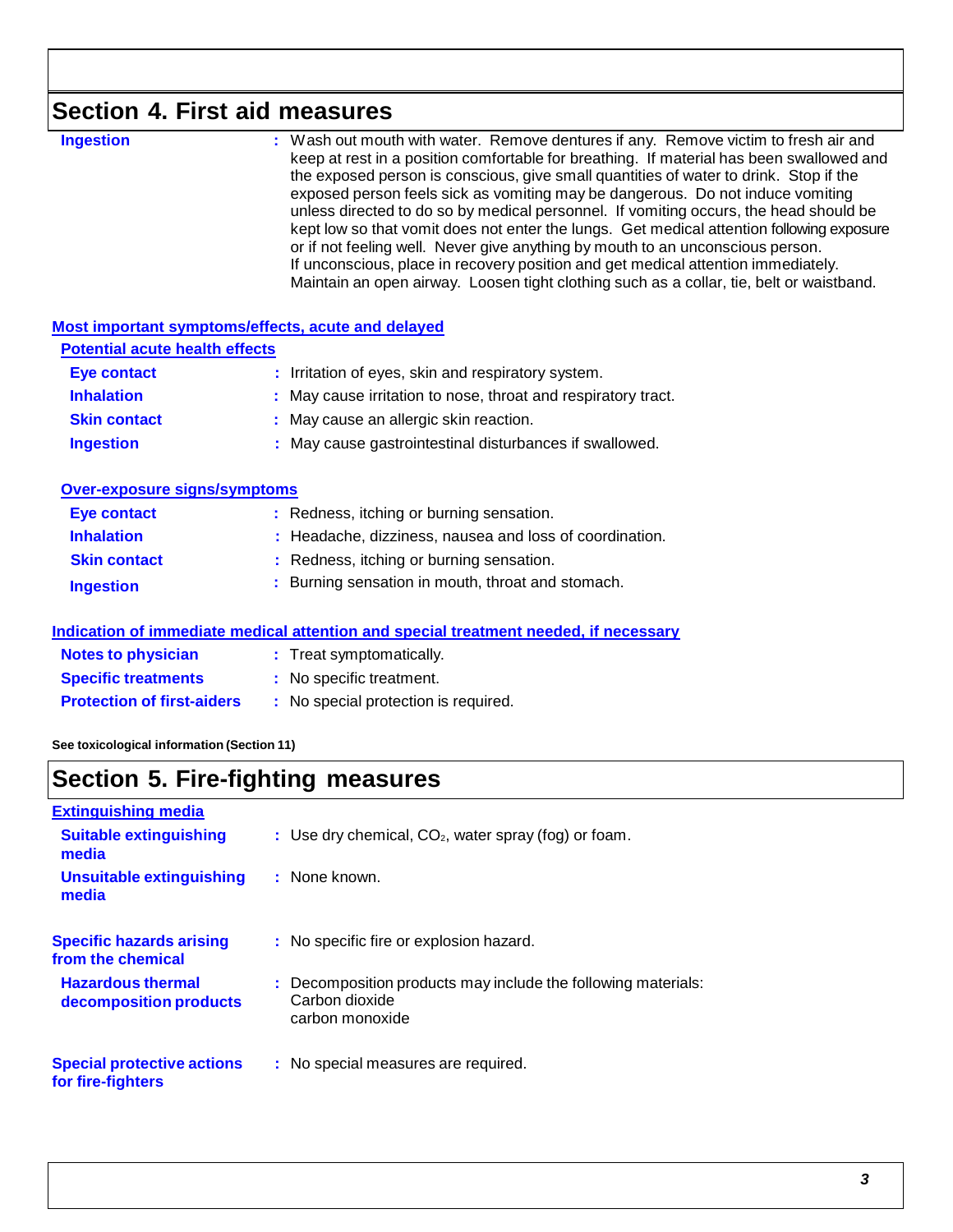## **Section 5. Fire-fighting measures**

**Special protective equipment for fire-fighters**

**:** Fire-fighters should wear appropriate protective equipment and self-contained breathing apparatus (SCBA) with a full face-piece operated in positive pressure mode.

## **Section 6. Accidental release measures**

|                                                              | <b>Personal precautions, protective equipment and emergency procedures</b>                                                                                                                                                                                                                                                                                                                                                                      |
|--------------------------------------------------------------|-------------------------------------------------------------------------------------------------------------------------------------------------------------------------------------------------------------------------------------------------------------------------------------------------------------------------------------------------------------------------------------------------------------------------------------------------|
| For non-emergency<br>personnel                               | : Put on appropriate personal protective equipment.                                                                                                                                                                                                                                                                                                                                                                                             |
|                                                              | For emergency responders : If specialized clothing is required to deal with the spillage, take note of any information in<br>Section 8 on suitable and unsuitable materials. See also the information in "For non-<br>emergency personnel".                                                                                                                                                                                                     |
| <b>Environmental precautions</b>                             | : Avoid dispersal of spilled material and runoff and contact with soil, waterways, drains<br>and sewers. Inform the relevant authorities if the product has caused environmental<br>pollution (sewers, waterways, soil or air).                                                                                                                                                                                                                 |
| <b>Methods and materials for containment and cleaning up</b> |                                                                                                                                                                                                                                                                                                                                                                                                                                                 |
| <b>Small spill</b>                                           | : Move containers from spill area. Avoid dust generation. Do not dry sweep. Vacuum<br>dust with equipment fitted with a HEPA filter and place in a closed, labeled waste<br>container. Place spilled material in a designated, labeled waste container. Dispose of<br>via a licensed waste disposal contractor.                                                                                                                                 |
| Large spill                                                  | : Move containers from spill area. Approach release from upwind. Prevent entry into<br>sewers, water courses, basements or confined areas. Avoid dust generation. Do not<br>dry sweep. Vacuum dust with equipment fitted with a HEPA filter and place in a closed,<br>labeled waste container. Dispose of via a licensed waste disposal contractor. Note:<br>see Section 1 for emergency contact information and Section 13 for waste disposal. |

# **Section 7. Handling and storage**

#### **Precautions for safe handling**

| <b>Protective measures</b>                                                       | : Put on appropriate personal protective equipment (see Section 8). Persons with a<br>history of skin sensitization problems should not be employed in any process in which<br>this product is used. Do not get in eyes or on skin or clothing. Do not ingest. Keep in<br>the original container or an approved alternative made from a compatible material, kept<br>tightly closed when not in use. Empty containers retain product residue and can be<br>hazardous. Do not reuse container.                 |
|----------------------------------------------------------------------------------|---------------------------------------------------------------------------------------------------------------------------------------------------------------------------------------------------------------------------------------------------------------------------------------------------------------------------------------------------------------------------------------------------------------------------------------------------------------------------------------------------------------|
| <b>Advice on general</b><br>occupational hygiene                                 | : Eating, drinking and smoking should be prohibited in areas where this material is<br>handled, stored and processed. Workers should wash hands and face before eating,<br>drinking and smoking. See also Section 8 for additional information on hygiene<br>measures.                                                                                                                                                                                                                                        |
| <b>Conditions for safe storage,</b><br>including any<br><b>incompatibilities</b> | : Store in accordance with local regulations. Store in original container protected from<br>direct sunlight in a dry, cool and well-ventilated area, away from incompatible materials<br>(see Section 10) and food and drink. Keep container tightly closed and sealed until<br>ready for use. Containers that have been opened must be carefully resealed and kept<br>upright to prevent leakage. Do not store in unlabeled containers. Use appropriate<br>containment to avoid environmental contamination. |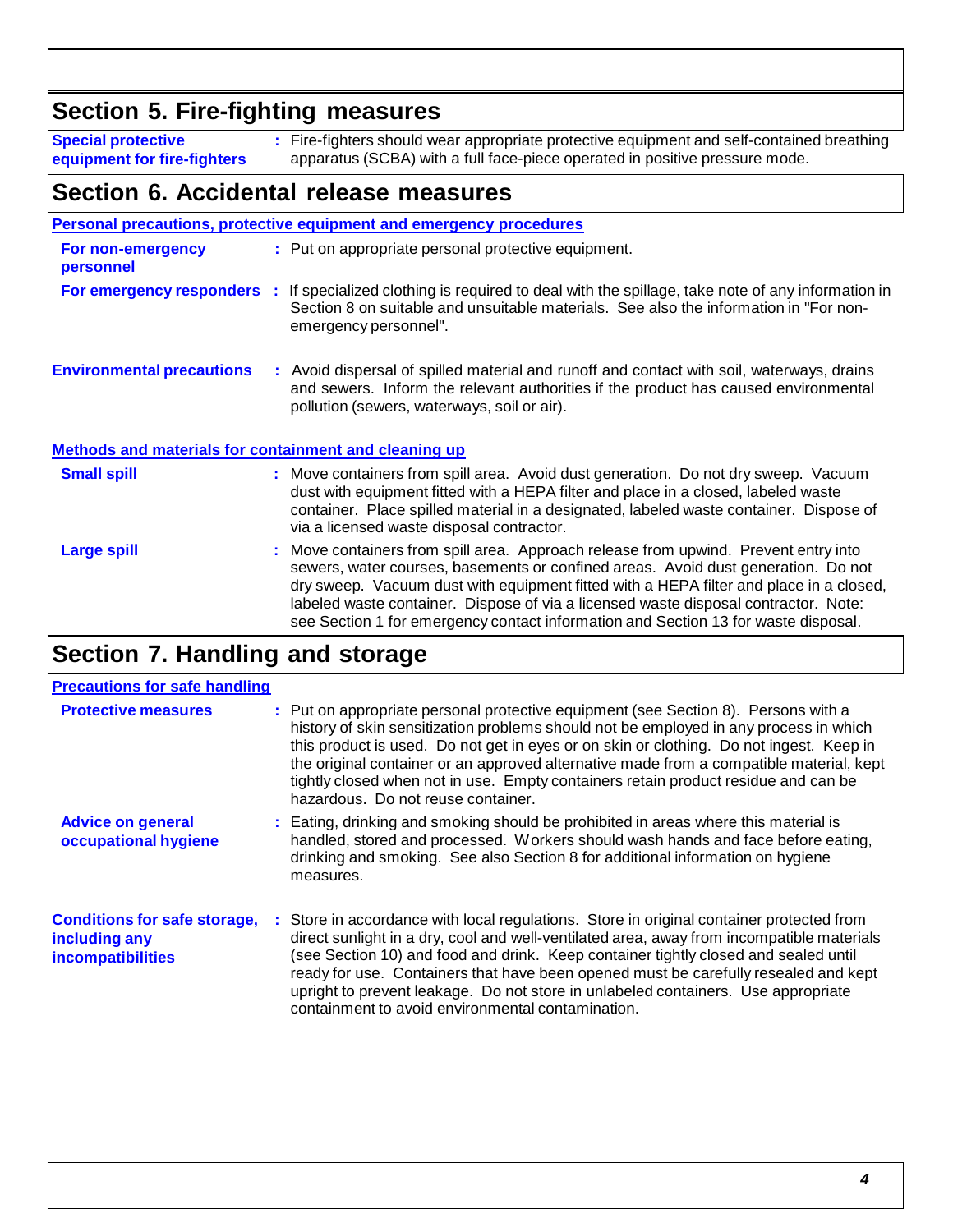# **Section 8. Exposure controls/personal protection**

#### **Control parameters**

#### **Occupational exposure limits**

| <b>Ingredient name</b>                            |  | <b>Exposure limits</b>                                                                                                                                                                                                                                                                                               |  |
|---------------------------------------------------|--|----------------------------------------------------------------------------------------------------------------------------------------------------------------------------------------------------------------------------------------------------------------------------------------------------------------------|--|
| Ethyl alcohol<br>Methyl ethyl ketone              |  | ACGIH TLV 1000 ppm.<br>OSHA PEL 1000 ppm<br>ACGIH-TWA 200 ppm<br>OSHA - PEL 200 ppm                                                                                                                                                                                                                                  |  |
| <b>Appropriate engineering</b><br><b>controls</b> |  | : If user operations generate dust, fumes, gas, vapor or mist, use process enclosures,<br>local exhaust ventilation or other engineering controls to keep worker exposure to<br>airborne contaminants below any recommended or statutory limits.                                                                     |  |
| <b>Environmental exposure</b><br><b>controls</b>  |  | Emissions from ventilation or work process equipment should be checked to ensure<br>they comply with the requirements of environmental protection legislation.                                                                                                                                                       |  |
| <b>Individual protection measures</b>             |  |                                                                                                                                                                                                                                                                                                                      |  |
| <b>Hygiene measures</b>                           |  | : Appropriate techniques should be used to remove potentially contaminated clothing.<br>Wash contaminated clothing before reuse.                                                                                                                                                                                     |  |
| <b>Eye/face protection</b>                        |  | Safety eyewear complying with an approved standard should be used when a risk<br>assessment indicates this is necessary to avoid exposure to liquid splashes, mists,<br>gases or dusts.                                                                                                                              |  |
| <b>Skin protection</b>                            |  |                                                                                                                                                                                                                                                                                                                      |  |
| <b>Hand protection</b>                            |  | Chemical-resistant, impervious gloves complying with an approved standard should be<br>worn at all times when handling chemical products if a risk assessment indicates this is<br>necessary.                                                                                                                        |  |
| <b>Body protection</b>                            |  | Personal protective equipment for the body should be selected based on the task being<br>performed and the risks involved and should be approved by a specialist before<br>handling this product.                                                                                                                    |  |
| <b>Other skin protection</b>                      |  | Appropriate footwear and any additional skin protection measures should be selected<br>based on the task being performed and the risks involved and should be approved by a<br>specialist before handling this product.                                                                                              |  |
| <b>Respiratory protection</b>                     |  | : Use a properly fitted, particulate filter respirator complying with an approved standard if<br>a risk assessment indicates this is necessary. Respirator selection must be based on<br>known or anticipated exposure levels, the hazards of the product and the safe working<br>limits of the selected respirator. |  |

# **Section 9. Physical and chemical properties**

| <b>Appearance</b>     |                 |
|-----------------------|-----------------|
| <b>Physical state</b> | : Liquid        |
| <b>Color</b>          | : Clear         |
| Odor                  | : Pungent       |
| <b>Odor threshold</b> | $: 20$ ppm      |
| рH                    | Not available   |
| <b>Melting point</b>  | : Not available |
| <b>Boiling point</b>  | : 173 F         |
| <b>Flash point</b>    | 23 F            |
| <b>Burning time</b>   | Not available.  |
| <b>Burning rate</b>   | Not available.  |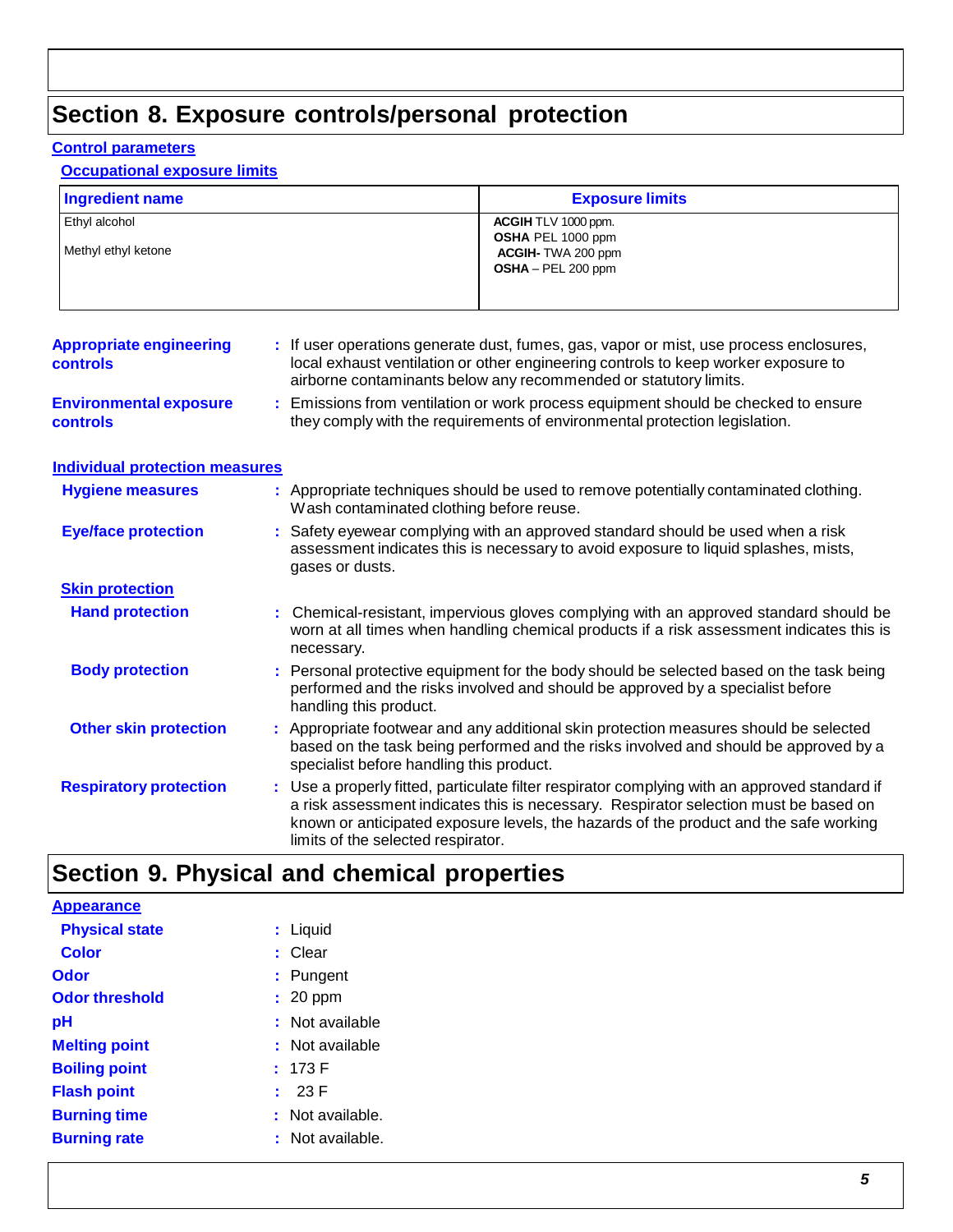# **Section 9. Physical and chemical properties**

| <b>Evaporation rate</b>                                  | : Not available.     |
|----------------------------------------------------------|----------------------|
| <b>Flammability (solid, gas)</b>                         | : Not available.     |
| Lower and upper explosive<br>(flammable) limits          | : Not available.     |
| <b>Vapor pressure</b>                                    | : Not available      |
| <b>Vapor density</b>                                     | : < 1                |
| <b>Relative density</b>                                  | : .80/ml             |
| <b>Solubility</b>                                        | : Moderate in water. |
| <b>Partition coefficient: n-</b><br><b>Octanol/water</b> | : Not available.     |
| <b>Auto-ignition temperature</b>                         | : Not available.     |
| <b>Decomposition temperature</b>                         | : Not available.     |
| <b>SADT</b>                                              | : Not available.     |
| <b>Viscosity</b>                                         | : Not available.     |

# **Section 10. Stability and reactivity**

| <b>Reactivity</b>                            | : No specific test data related to reactivity available for this product or its ingredients.              |
|----------------------------------------------|-----------------------------------------------------------------------------------------------------------|
| <b>Chemical stability</b>                    | : The product is stable.                                                                                  |
| <b>Possibility of hazardous</b><br>reactions | : Under normal conditions of storage and use, hazardous reactions will not occur.                         |
| <b>Conditions to avoid</b>                   | : Heat, flames, spark and incompatible products.                                                          |
| <b>Incompatible materials</b>                | : Reactive or incompatible with the following materials: oxidizing materials and<br>alkalis.              |
| <b>Hazardous decomposition</b><br>products   | : Under normal conditions of storage and use, hazardous decomposition products should<br>not be produced. |

# **Section 11. Toxicological information**

#### **Information on toxicological effects**

| <b>Acute toxicity</b>          |        |                |             |                 |
|--------------------------------|--------|----------------|-------------|-----------------|
| <b>Product/ingredient name</b> | Result | <b>Species</b> | <b>Dose</b> | <b>Exposure</b> |
|                                |        |                |             |                 |

#### **Irritation/Corrosion**

There is no data available.

#### **Sensitization**

There is no data available.

#### **Mutagenicity**

There is no data available.

#### **Carcinogenicity**

There is no data available.

**Reproductive toxicity**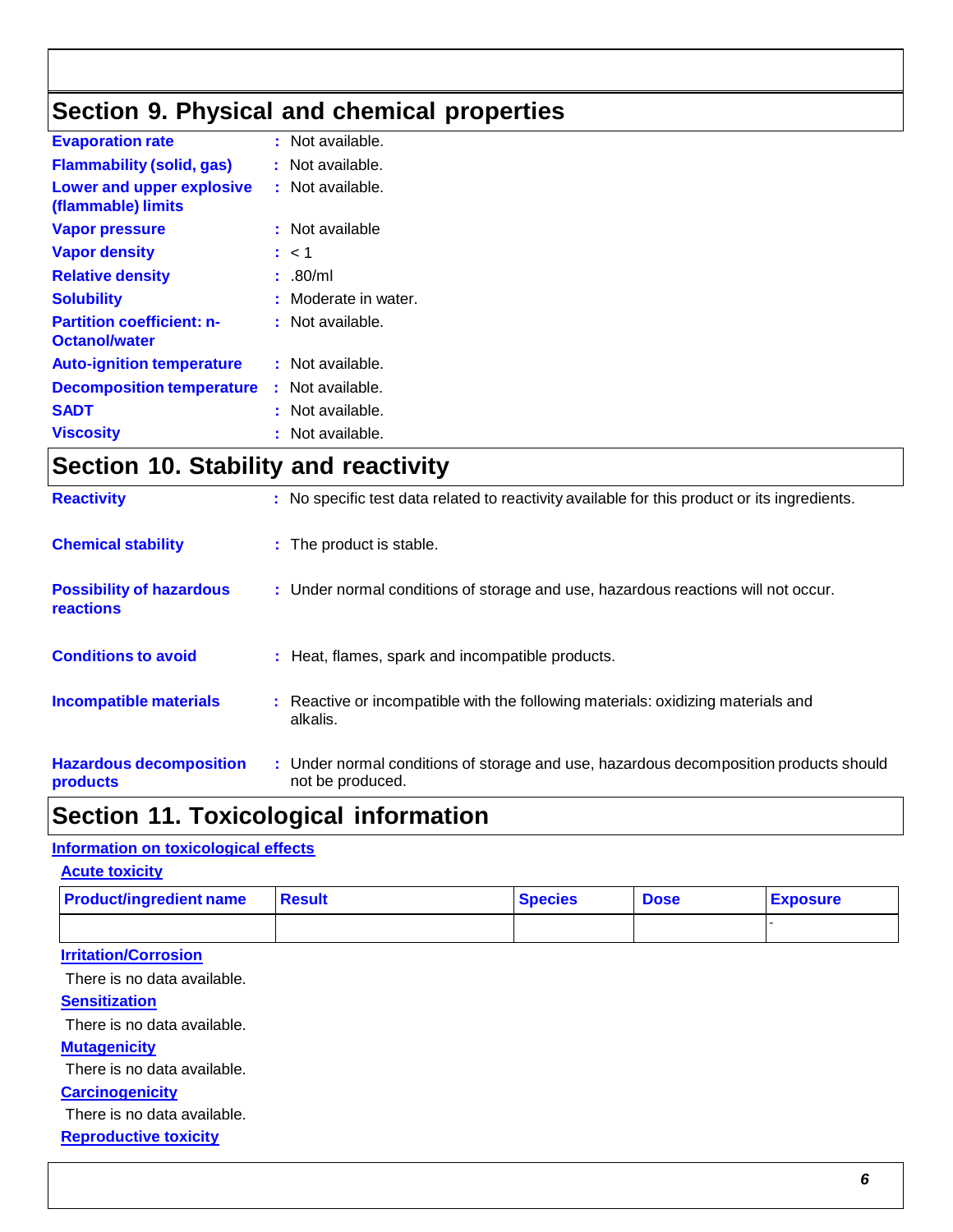## **Section 11. Toxicological information**

There is no data available.

#### **Teratogenicity**

There is no data available.

#### **Specific target organtoxicity (single exposure)**

There is no data available.

#### **Specific target organ toxicity (repeated exposure)**

| <b>Name</b> | <b>Category</b> | <b>Route of</b><br><b>exposure</b> | <b>Target organs</b> |
|-------------|-----------------|------------------------------------|----------------------|
|             |                 |                                    |                      |

#### **Aspiration hazard**

There is no data available.

| Information on the likely<br>routes of exposure | : Dermal contact. Eye contact. Inhalation. Ingestion.   |
|-------------------------------------------------|---------------------------------------------------------|
| <b>Potential acute health effects</b>           |                                                         |
| Eye contact                                     | : Irritation of eyes, skin and respiratory system.      |
| <b>Inhalation</b>                               | : May cause nervous system depression.                  |
| <b>Skin contact</b>                             | : May cause an allergic skin reaction                   |
|                                                 |                                                         |
| <b>Ingestion</b>                                | : May cause gastrointestinal disturbances if swallowed. |
|                                                 |                                                         |

#### **Symptoms related to the physical, chemical and toxicological characteristics**

| <b>Eye contact</b>  | : Redness, itching or burning sensation                |
|---------------------|--------------------------------------------------------|
| <b>Inhalation</b>   | : Headache, dizziness, nausea and loss of coordination |
| <b>Skin contact</b> | : Redness, itching or burning sensation                |
| <b>Ingestion</b>    | : Burning sensation in mouth, throat and stomach.      |

#### **Delayed and immediate effects and also chronic effects from short and long term exposure**

| : Nausea, drowsiness, dizziness.                                                                                                                                         |
|--------------------------------------------------------------------------------------------------------------------------------------------------------------------------|
| : Depression and narcosis.                                                                                                                                               |
|                                                                                                                                                                          |
| : Narcosis.                                                                                                                                                              |
| : Can cause liver and kidney damage.                                                                                                                                     |
| <b>Potential chronic health effects</b>                                                                                                                                  |
| : Causes damage to organs through prolonged or repeated exposure. Once sensitized, a<br>severe allergic reaction may occur when subsequently exposed to very low levels. |
| : No known significant effects or critical hazards.                                                                                                                      |
| : No known significant effects or critical hazards.                                                                                                                      |
| : No known significant effects or critical hazards.                                                                                                                      |
| : No known significant effects or critical hazards.                                                                                                                      |
| : No known significant effects or critical hazards.                                                                                                                      |
|                                                                                                                                                                          |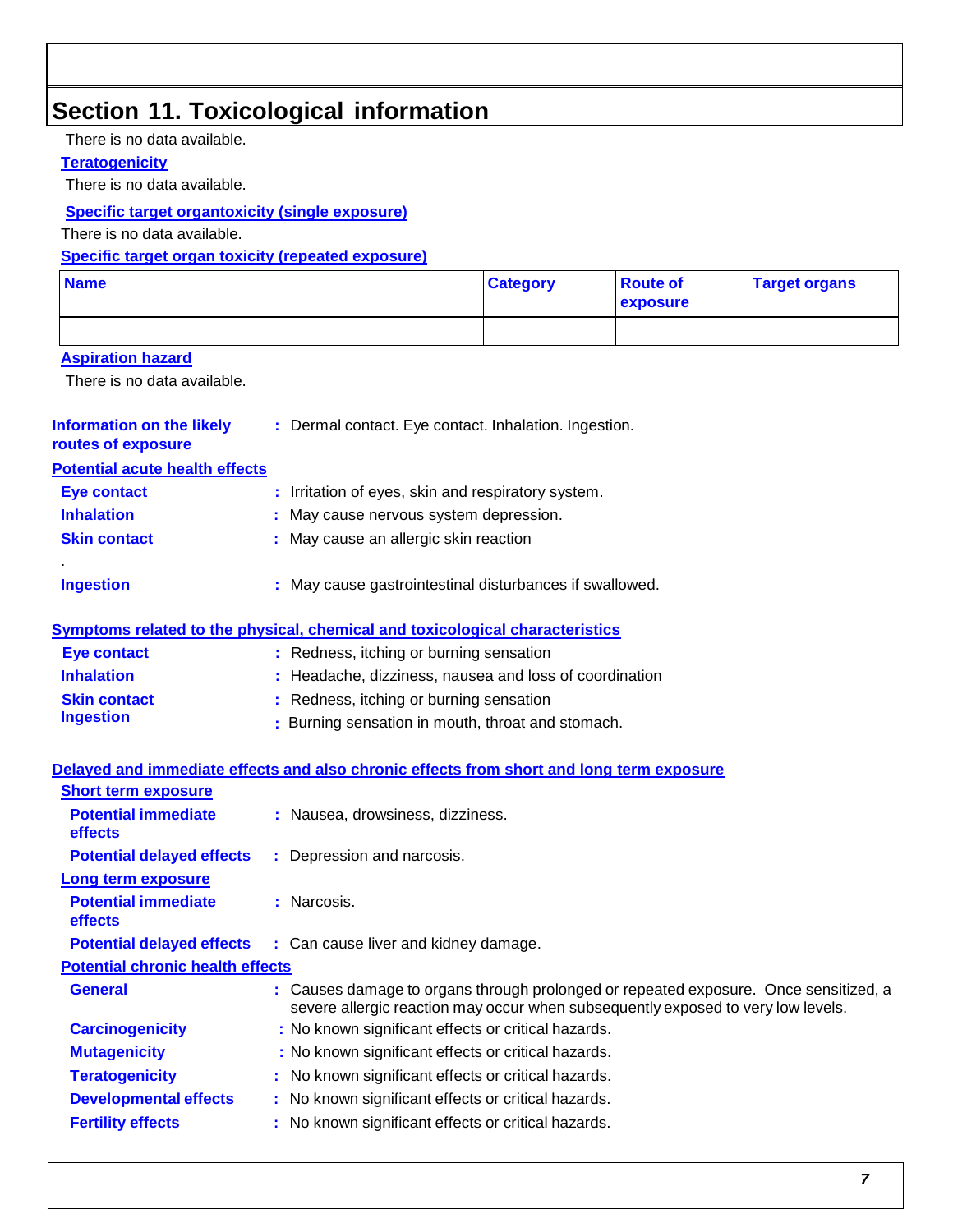# **Section 11. Toxicological information**

#### **Numerical measures of toxicity**

#### **Acute toxicity estimates**

| <b>Route</b> | <b>ATE value</b> |
|--------------|------------------|
|              |                  |

### **Section 12. Ecological information**

# **Toxicity Product/ingredient name** Result **Result Result Result Species Exposure**

#### **Persistence and degradability**

There is no data available.

#### **Bioaccumulative potential**

There is no data available.

**Mobility in soil Soil/water partition coefficient** (K<sub>oc</sub>) **:** Not available.

**Other adverse effects :** No known significant effects or critical hazards.

#### **Section 13. Disposal considerations**

**Disposal methods :** The generation of waste should be avoided or minimized wherever possible. Disposal of this product, solutions and any by-products should comply with the requirements of environmental protection and waste disposal legislation and any regional local authority requirements. Dispose of surplus and non-recyclable products via a licensed waste disposal contractor. Waste should not be disposed of untreated to the sewer unless fully compliant with the requirements of all authorities with jurisdiction. Waste packaging should be recycled. Incineration or landfill should only be considered when recycling is not feasible. This material and its container must be disposed of in a safe way. Care should be taken when handling empty containers that have not been cleaned or rinsed out. Empty containers or liners may retain some product residues. Avoid dispersal of spilled material and runoff and contact with soil, waterways, drains and sewers.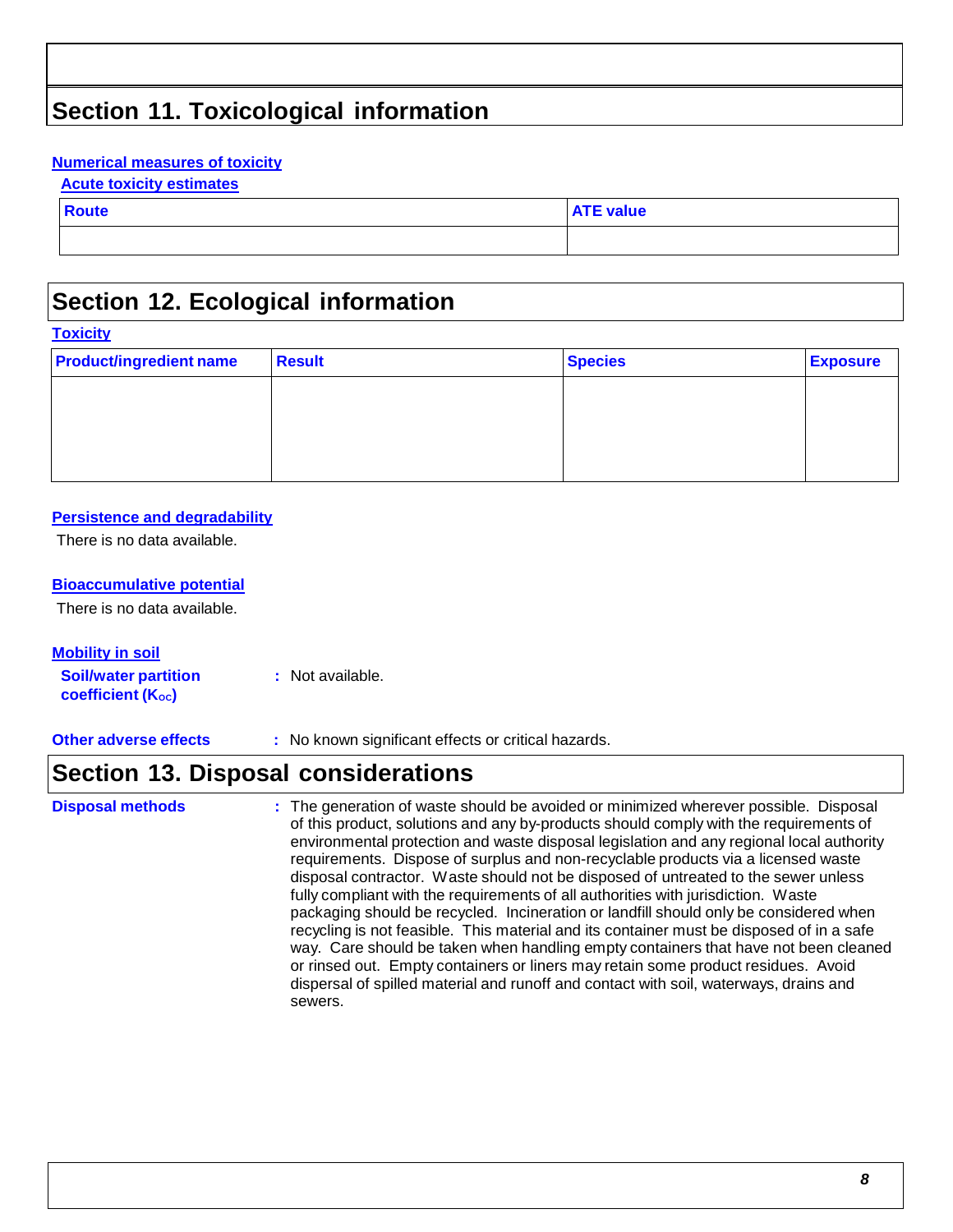# **Section 14. Transport information**

|                                      |                              | <b>DOT Classification</b>                                                                           |                | <b>IMDG</b> |                | <b>IATA</b> |
|--------------------------------------|------------------------------|-----------------------------------------------------------------------------------------------------|----------------|-------------|----------------|-------------|
| <b>UN number</b>                     |                              | <b>UN 1993</b>                                                                                      |                |             |                |             |
| <b>UN proper</b><br>shipping name    |                              | - COATING: FLAMMABLE LIQUID                                                                         | $\blacksquare$ |             |                |             |
| <b>Transport</b><br>hazard class(es) | $\overline{\phantom{a}}$     | DOT CLASS 3 in bulk-<br><b>CONSUMER COMMODITY less than I liter ORM-D</b><br><b>CLASS 9 ID 8000</b> | $\blacksquare$ |             |                |             |
| <b>Packing group</b>                 | $\blacksquare$               | PG II                                                                                               | $\blacksquare$ |             | $\blacksquare$ |             |
| <b>Environmental</b><br>hazards      | No.                          |                                                                                                     | No.            |             | No.            |             |
| <b>Additional</b><br>information     | $\qquad \qquad \blacksquare$ |                                                                                                     | -              |             |                |             |

**AERG :** Not applicable.

**Special precautions for user : Transport within user's premises:** always transport in closed containers that are upright and secure. Ensure that persons transporting the product know what to do in the event of an accident or spillage.

**Transport in bulk according :** Not available. **to Annex II of MARPOL 73/78 and the IBC Code**

## **Section 15. Regulatory information**

| <b>U.S. Federal regulations</b>                                                   | : TSCA 8(a) CDR Exempt/Partial exemption: Not determined                  |  |  |  |  |  |  |  |
|-----------------------------------------------------------------------------------|---------------------------------------------------------------------------|--|--|--|--|--|--|--|
|                                                                                   | United States inventory (TSCA 8b): All components are listed or exempted. |  |  |  |  |  |  |  |
|                                                                                   | Clean Water Act (CWA) 307:                                                |  |  |  |  |  |  |  |
| <b>Clean Air Act Section 112</b><br>(b) Hazardous Air<br><b>Pollutants (HAPS)</b> | : Listed                                                                  |  |  |  |  |  |  |  |
| <b>Clean Air Act Section 602</b><br><b>Class I Substances</b>                     | : Not listed                                                              |  |  |  |  |  |  |  |
| <b>Clean Air Act Section 602</b><br><b>Class II Substances</b>                    | : Not listed                                                              |  |  |  |  |  |  |  |
| <b>DEA List I Chemicals</b><br><b>(Precursor Chemicals)</b>                       | : Not listed                                                              |  |  |  |  |  |  |  |
| <b>DEA List II Chemicals</b><br><b>(Essential Chemicals)</b>                      | : Not listed                                                              |  |  |  |  |  |  |  |
| <b>SARA 302/304</b>                                                               |                                                                           |  |  |  |  |  |  |  |
| <b>Composition/information on ingredients</b>                                     |                                                                           |  |  |  |  |  |  |  |
| No products were found.                                                           |                                                                           |  |  |  |  |  |  |  |
| <b>SARA 304 RQ</b>                                                                | : Not applicable.                                                         |  |  |  |  |  |  |  |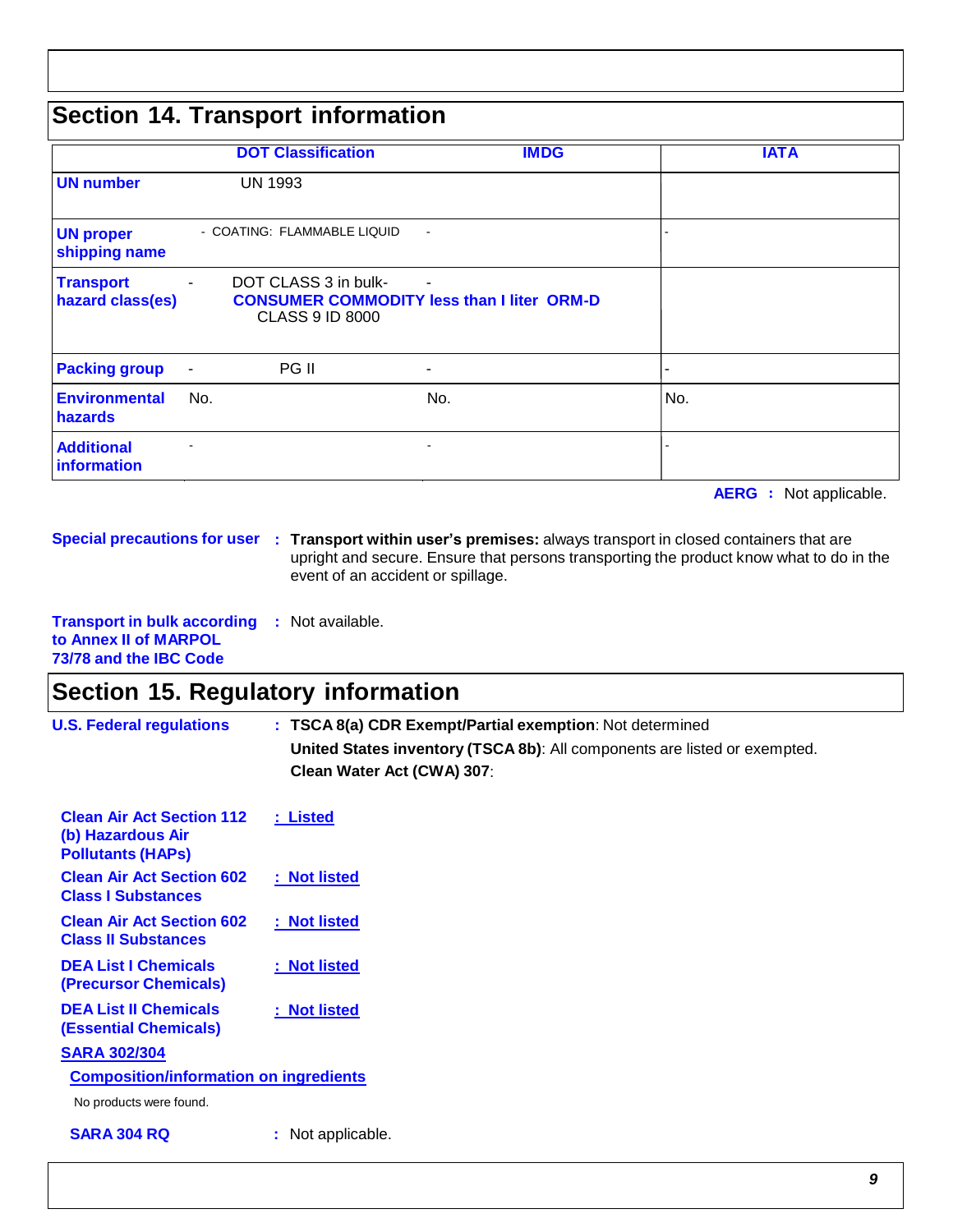# **Section 15. Regulatory information**

#### **SARA 311/312**

**Classification :** Immediate (acute) health hazard Delayed (chronic) health hazard

#### **Composition/information on ingredients**

| <b>Name</b>         | $\frac{9}{6}$ | <b>Fire</b> | <b>Sudden</b><br>hazard release of<br><b>pressure</b> | <b>Reactive</b> | Immediate<br>(acute)<br>health<br>hazard | <b>Delayed</b><br>(chronic)<br>health<br>hazard |
|---------------------|---------------|-------------|-------------------------------------------------------|-----------------|------------------------------------------|-------------------------------------------------|
| Ethyl alcohol       | $35 - 45$     | Yes         | No.                                                   | No.             | Yes.                                     | Yes.                                            |
| Methyl ethyl ketone | $35 - 45$     | Yes         | <b>No</b>                                             | No              | Yes                                      | Yes                                             |

#### **SARA 313**

|                                           | <b>Product name</b> | <b>CAS number</b> | $\frac{9}{6}$ |
|-------------------------------------------|---------------------|-------------------|---------------|
| <b>Form R - Reporting</b><br>requirements |                     |                   |               |
| <b>Supplier notification</b>              |                     |                   |               |

SARA 313 notifications must not be detached from the SDS and any copying and redistribution of the SDS shall include copying and redistribution of the notice attached to copies of the SDS subsequently redistributed.

#### **State regulations**

**WARNING:** This product contains a chemical known to the State of California to cause cancer.

| Ingredient name | <b>Cancer</b> | Reproductive | No significant risk<br>level | <b>Maximum</b><br>acceptable dosage<br>level |
|-----------------|---------------|--------------|------------------------------|----------------------------------------------|
|                 |               |              |                              |                                              |

#### **International regulations**

| <b>International lists</b>                                                         | : Australia inventory (AICS): All components are listed or exempted.<br>Canada inventory (DSL): All components are listed or exempted.<br>China inventory (IECSC): All components are listed or exempted.<br>Korea inventory: All components are listed or exempted.<br>New Zealand Inventory of Chemicals (NZIoC): All components are listed or exempted.<br>Philippines inventory (PICCS): All components are listed or exempted. |
|------------------------------------------------------------------------------------|-------------------------------------------------------------------------------------------------------------------------------------------------------------------------------------------------------------------------------------------------------------------------------------------------------------------------------------------------------------------------------------------------------------------------------------|
| <b>Chemical Weapons</b><br><b>Convention List Schedule</b><br><b>I</b> Chemicals   | : Not listed                                                                                                                                                                                                                                                                                                                                                                                                                        |
| <b>Chemical Weapons</b><br><b>Convention List Schedule</b><br><b>Il Chemicals</b>  | : Not listed                                                                                                                                                                                                                                                                                                                                                                                                                        |
| <b>Chemical Weapons</b><br><b>Convention List Schedule</b><br><b>III Chemicals</b> | : Not listed                                                                                                                                                                                                                                                                                                                                                                                                                        |